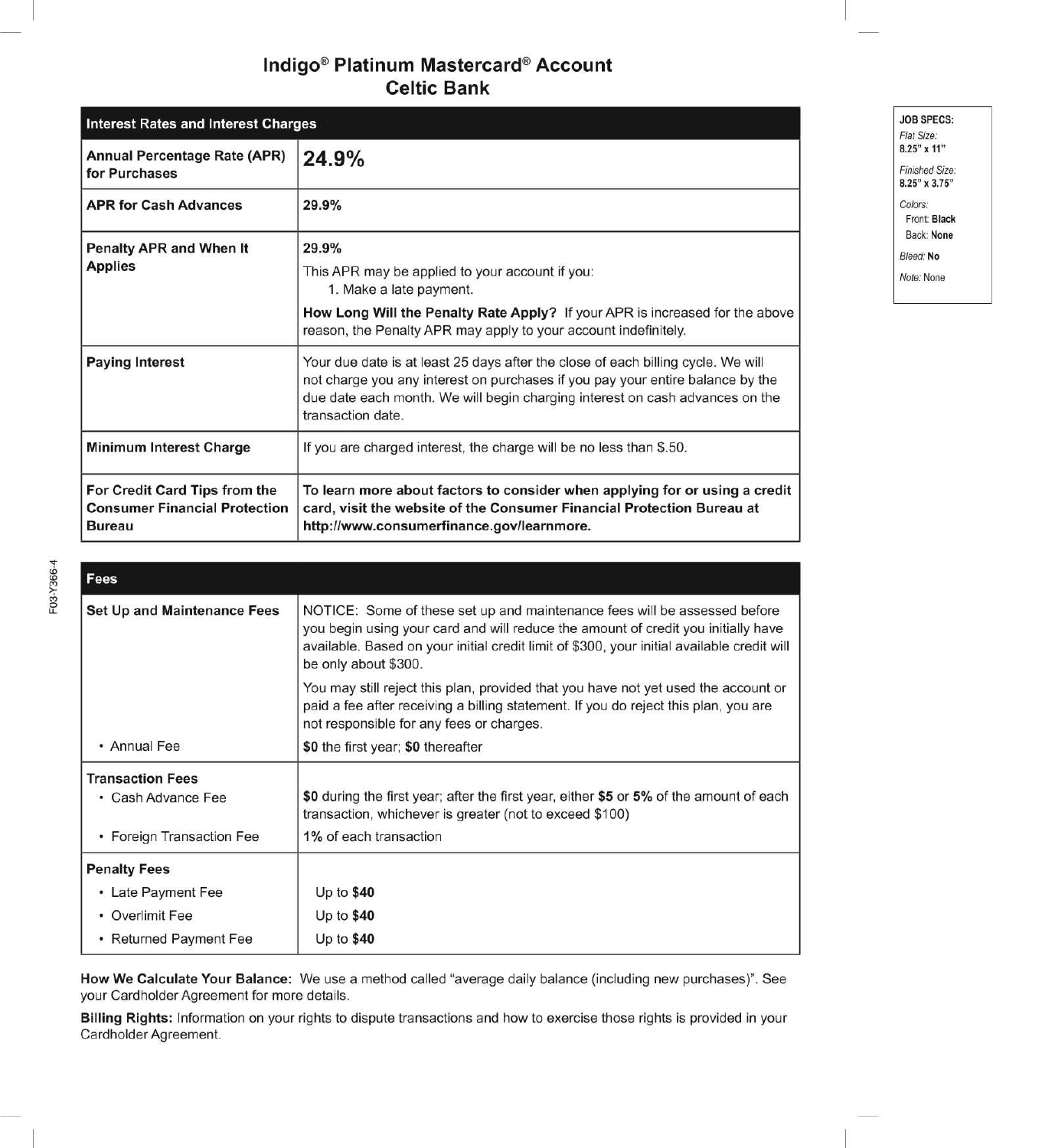**JOB SPECS:** *Flat Size:* **8" x 22.5"**

*Finished Size:* **8" x 3.75"**

*Colors:* Front: **Black** Back: **Black**

*Bleed:* **No**

*Note:* None

#### **CARDHOLDER AGREEMENT**

This Agreement contains the terms that govern the use of your Indigo Platinum Mastercard Account and outlines both your responsibilities and ours. Please read it in its entirety and keep it for your reference. In addition, any written application, acceptance certificate or other request you signed or otherwise submitted for this Account (the "Application"), your Card and the Card Carrier that we send with your Card, and your signature (including any electronic or digital signature) on any Application, sales slip or other evidence of indebtedness on your Account, are hereby incorporated into and made a part of this Agreement. This Agreement begins on the earlier of (i) the date you sign or otherwise submit an Application that is approved by us, or (ii) the first date that we extend credit to you on your Account, as evidenced by a signed sales slip or memorandum, a Cash Advance transaction, or otherwise.

#### **Definitions**

To simplify this Agreement for you, the definitions listed below will apply throughout, both in this Agreement and in your monthly Statements. In addition, the words *you*, *your*, and *yours* refer to the Cardholder(s) who holds the Card and is responsible for the Account, each of whom is individually and jointly obligated under this Agreement. The words *we*, *us*, and *our* refer to Celtic Bank.

*Account*: The credit card account for which you were issued a Card imprinted with your Account number and that is subject to all of the terms and conditions of this Agreement. *ATM*: Automated Teller Machine.

*Billing Cycle*: The time interval covered by a monthly Statement. Each Billing Cycle is approximately 30 days in length; however, the specific period of time is described on each monthly Statement. Your Account will have a Billing Cycle even if a Statement is not required.

*Card*: Any Indigo Platinum Mastercard issued by us that you may use to obtain a Cash Advance, make Purchases, or lease goods or services on credit. Use of your Account number to obtain credit will be considered a use of the Card.

*Card Carrier*: The carrier that contains your Card.

*Cardholder*: The person to whom a Card is issued, or who has agreed to pay obligations arising from a Card issued to another person.

*Cash Advance*: Credit extended to you in the form of a cash loan through any financial institution honoring the Card either presented directly or through any other credit instrument, check, device, overdraft coverage plan or ATM that we make available to you or that you use. All cash equivalent transactions will be treated as Cash Advances and will be billed to the Cash Advance segment of your Account. Transactions that we view as "cash equivalent transactions" include without limitation using your Card to purchase wire transfer money orders, bets, lottery tickets, casino gaming chips, and other similar products and services.

*Closing Date*: The date of the last day of a Billing Cycle.

*Credit Limit*: The maximum amount of credit available to you on your Account. Your Credit

Limit will be disclosed on your Card Carrier and your monthly Statements. *Purchase:* Any extension of credit to your Account for the purpose of purchasing or leasing

goods or services from participating establishments. *Statement*: A monthly document we provide to you showing Account information

including, among other things, Purchase and Cash Advance transactions, credits and debits, payments, fees, and interest charges made to your Account during a Billing Cycle.

## **Purchases and Cash Advances**

You may use your Card to purchase or lease goods or services from participating establishments. You may also use your Card to obtain Cash Advances from your Account at an ATM, or by presenting it to any institution that accepts the Card for that purpose. There are dollar limitations on individual Cash Advance transactions, and we may set a Cash Advance Limit for your Account. Please contact us for information about the Cash Advance limitations that apply to your Account. In addition, we may limit your Account to only one Cash Advance transaction per day.

You promise to pay us and are liable for all amounts resulting from the authorized use of your Card or Account, plus any applicable interest charges and other applicable charges or fees, payable in U.S. dollars. This includes amounts where you did not sign a purchase slip or other documents for the transaction. If you use your Account number without presenting your actual Card, such as for mail, telephone, or internet purchases, this will be treated the same way as if you presented your Card. Your promise to pay us will apply to your estate if you die.

We may limit and restrict the use of the Account/Card at our discretion. Such limitations and restrictions include, but are not limited to, gambling transactions, which include, but are not limited to, internet-related lottery tickets, casino gambling chips, off-track betting and wagers at racetracks. You remain responsible for use of your Account/Card in any such transactions.

The Card may only be used for valid and lawful purposes. If you use, or you authorize someone else to use, the Card or Account for an unlawful or impermissible purpose, you will be responsible for such use and may be required to reimburse us or Mastercard for any amounts or expenses we or they incur as a result of such use.

The Card is and remains our property, and you will surrender it to us at any time upon request.

## **Your Credit Limit**

You may not use your Account in any way that would cause you to go over your Credit Limit. We may refuse to authorize or accept any transaction on your Account that would cause you to exceed your Credit Limit, even if you have authorized us to charge you an Overlimit Fee for doing so. We may temporarily agree to allow you to exceed your Credit Limit; however, in that case you must repay the excess amount according to the terms of this Agreement. Any transactions honored in excess of your Credit Limit will not result in an increase of your Credit Limit. We may at any time and without prior notice to you increase or decrease your Credit Limit, limit the Credit Limit for Cash Advances or take away your ability to obtain Cash Advances.

## **MAKING PAYMENTS**

#### **Monthly Statements**

We will send a Statement at the end of each monthly Billing Cycle if there is a debit or credit balance on your account of \$1 or more, a balance on which an interest charge has been imposed, or as otherwise required by applicable law. You agree to pay us, or any party to whom we may transfer and assign your Account or the amounts owing under your Account, in U.S. dollars according to all terms and conditions of this Agreement. Payments made by a check, money order or other negotiable instrument must be in a form acceptable to us and drawn on a U.S. financial institution.

### **Monthly Minimum Payment**

The Monthly Minimum Payment is 7% of your New Balance or \$40, whichever is greater. If you elect not to pay your New Balance in full, you must pay at least the Monthly Minimum Payment by the Payment Due Date shown on your Statement, which is at least 25 days after the Closing Date of the Billing Cycle. Your Monthly Minimum Payment also will include any past due amount or any amount by which the New Balance exceeds your Credit Limit, whichever is greater. If your New Balance is less than or equal to your Monthly Minimum Payment, then your Monthly Minimum Payment will be equal to your New Balance.

Payments should be mailed with the payment coupon and in the envelope provided and following the other instructions on the Statement to Genesis FS Card Services, P.O. Box 23039, Columbus, GA 31902-3039. Any payment received in that form and at that address on or before 5:00 P.M., Eastern Time, on a normal banking day will be credited to your Account that day. If your payment is received in that form and at that address after 5:00 P.M., Eastern Time, on a normal banking day, or any time on a non-banking day, we will credit it to your Account the next banking day. However, if your Payment Due Date occurs on a non-banking day, any payment received the next day which conforms to the above requirements will not be treated as late. Please allow at least seven (7) business days for postal delivery. Payments received by us at any other location or in any other form may not be credited as of the day we receive them.

If we accept a payment at a place other than the address in the immediately preceding paragraph, we may delay the crediting of the payment for up to five (5) days. This may cause you to incur Late Payment Fees and additional interest charges, and may result in your Account being declared in default.

then a renewal Annual Fee of \$0 on or about eac of that date. The initial Annual Fee is nonrefundable; the renewal Annual Fee is also nonrefundable unless you notify us to cancel your Account within 30 days from the mailing date of the billing Statement or other communication containing the renewal Annual Fee notice.

We do not accept cash payments through the mail. You may not make payments with funds from your Account or any other credit account issued by us.

When you provide a check as payment, you authorize us either to use information from your check to make a one-time electronic fund transfer from your account or to process the payment as a check transaction. When we use information from your check to make an electronic fund transfer, funds may be withdrawn from your account as soon as the same day we receive your payment and you will not receive your check back from your financial institution.

At any time, you may pay part or all of the full amount you owe without incurring any additional charge for prepayment. The amount of any payment that exceeds your total New Balance will be applied as a credit to your Account, and any remaining credit balance will be refunded as required by law.

Credit availability may be delayed at our sole discretion to ensure payment in good funds. Your available credit on your Credit Limit may not reflect your payments for up to 14 days.

### **Application of Payments**

For each Billing Cycle, payments up to the amount of your Monthly Minimum Payment will be allocated in any way we determine, including to balances with lower Annual Percentage Rates before balances with higher Annual Percentage Rates. We will generally apply payments up to the amount of your Monthly Minimum Payment in a manner most favorable or convenient for us.

For each Billing Cycle, to the extent your payments exceed your Monthly Minimum Payment, we will apply these excess amounts in the order required by applicable law.

## **HOW INTEREST CHARGES ARE DETERMINED**

Your interest charge for any Billing Cycle will include the following components, the total of which constitutes your total interest charge for the Billing Cycle:

1. A Cash Advance Transaction Fee interest charge imposed on each Cash Advance transaction posted during a Billing Cycle, in an amount equal to the greater of \$5 or

5% of the amount of each Cash Advance. Any unpaid Cash Advance Transaction Fee interest charges will be added to the calculation of your Average Daily Balance of Cash Advances. We will not charge any Cash Advance Transaction Fees, however, during the one-year period beginning on the date you open your Account.

- 2. Periodic interest charge computed by applying the applicable Monthly Periodic Rate or Rates, determined as provided below under **Computing the Purchase and Cash Advance Balance Monthly Periodic Rates and Corresponding Annual Percentage Rates (APR)** to:
- a. your Average Daily Balance of Cash Advances (including new Cash Advances); and b. your Average Daily Balance of Purchases (including new Purchases).
- However, if the total of the amounts so computed is an amount less than \$.50, then a minimum interest charge of \$.50 will be imposed instead of such smaller amounts and will be treated as an interest charge on Purchases.
- 3. A Foreign Currency Conversion Fee interest charge in an amount equal to 1% of the converted U.S. dollar amount of each transaction, including Cash Advances and Purchases, that is effected in any currency other than U.S. dollars.

## **When Interest Charges Begin to Accrue**

Interest charges on Purchases will be imposed at the applicable Monthly Periodic Rate from the date each Purchase is made, and will continue to accrue on unpaid balances as long as they remain unpaid. However, we do not assess interest charges in the following circumstances:

- 1. If you paid the New Balance at the beginning of your previous Billing Cycle by the Payment Due Date during the previous Billing Cycle, or if that New Balance was \$0 or a credit balance, then:
- if you pay the New Balance on your current Statement in full by the Payment Due Date in your current Billing Cycle, we will not assess interest charges on Purchases during your current Billing Cycle; and
- b. if you make a payment that is less than the New Balance by the Payment Due Date in your current Billing Cycle, we will credit that payment as of the first day in your current Billing Cycle.
- 2. If you had a New Balance at the beginning of your previous Billing Cycle and you did not pay that New Balance by the Payment Due Date during that previous Billing Cycle, then we will not assess interest charges on any Purchases during the current Billing Cycle if you pay the New Balance at the beginning of your current Billing Cycle by the Payment Due Date in your current Billing Cycle.

Periodic interest charges on Cash Advances will be imposed at the applicable Monthly Periodic Rate from the date each Cash Advance is made and will continue to accrue on unpaid balances as long as they remain unpaid. There is no grace period on Cash Advances and there is no period within which to pay to avoid interest charges on Cash Advances.

## **Calculating the Purchase and Cash Advance Balance Subject to Interest Charges**

**Average Daily Balance of Purchases (including new Purchases):** To get the Average Daily Balance of Purchases, we take the beginning Purchase balance of your Account each day, including unpaid interest charges on Purchases and Foreign Currency Conversion Fee interest charges on Purchases, add any new Purchases as of the date of transaction, and subtract the applicable portion of any payments and credits as of the transaction date. On the first day of a Billing Cycle, we also add any unpaid Late Payment Fees, and Overlimit Fees. We add all other unpaid fees (including Annual Fees, Returned Payment Fees, and Foreign Currency Conversion Fees) to the Purchase balance on the on the day the fees are posted to your Account. This gives us the daily balance for Purchases. Then we add all these daily balances for the Billing Cycle together and divide the total by the number of days in the Billing Cycle. This gives us the Average Daily Balance of Purchases.

**Average Daily Balance of Cash Advances (including new Cash Advances):** To get the Average Daily Balance of Cash Advances, we take the beginning Cash Advance balance of your Account each day, including unpaid interest charges on Cash Advances and Foreign Currency Conversion Fee interest charges on Cash Advances, add any new Cash Advances as of the date of transaction, add the Cash Advance Transaction Fee interest charge on any Cash Advances as of the transaction date of each Cash Advance, and subtract the applicable portion of any payments and credits as of the transaction date. This gives us the daily balance for Cash Advances. Then we add all these daily balances for the Billing Cycle together and divide the total by the number of days in the Billing Cycle. This gives us the Average Daily Balance of Cash Advances.

## **Computing the Purchase and Cash Advance Balance Monthly Periodic Rates and Corresponding Annual Percentage Rates (APR)**

**Monthly Periodic Rates:** The Monthly Periodic Rate is calculated by dividing the APR by 12. The standard Purchase APR is 24.9% and the standard Monthly Periodic Rate for Purchases is 2.075%. The standard Purchase APR and Monthly Periodic Rate will apply to Purchases unless the penalty APR and Monthly Periodic Rate apply, as described in the next paragraph.

The APR and Monthly Periodic Rate for Purchases will increase if we do not receive any Monthly Minimum Payment within 60 days of the date and time due. In such circumstance, the penalty APR and Monthly Periodic Rate will apply to your Purchases, including new Purchases and existing Purchase balances. The penalty Purchase APR is 29.9% and the penalty Monthly Periodic Rate for Purchases is 2.4916%. If we receive six consecutive Monthly Minimum Payments when due after the increase to the penalty APR, then, starting with the next Billing Cycle, the penalty APR will no longer apply and the standard APR will apply to all Purchases. Otherwise, the penalty rate may continue to apply to your Account indefinitely.

The Cash Advance APR is 29.9% and the Monthly Periodic Rate for Cash Advances is 2.4916%.

## **OTHER FEES**

In addition to interest charges, a variety of fees may be applied to your Account, as set forth below.

# **Annual Fee**

We will charge an initial Annual Fee of \$0 to your Account on or about the date your

#### **Late Payment Fee**

If we do not receive your Monthly Minimum Payment by the Closing Date of the Billing Cycle in which the Payment Due Date occurs and the amount past due on your Account is more than \$9.99, we will charge a Late Payment Fee to your Account. The Late Payment Fee is \$29 if you were not charged a Late Payment Fee during any of the prior six Billing Cycles. Otherwise, the Late Payment Fee is \$40. The Late Payment Fee will never exceed the amount of your most recently required Monthly Minimum Payment.

## **Minimum Interest Charge Fee**

If the periodic interest charge amounts computed in the **How Interest Charges Are Determined** section are an amount less than \$.50, then a Minimum Interest Charge Fee of \$.50 will be charged instead of such smaller amounts and will be treated as a fee on your billing statement and added to your Purchases at our discretion.

## **Returned Payment Fee**

If any payment on your Account is returned to us unpaid for any reason, we will charge a Returned Payment Fee to your Account. The Returned Payment Fee is \$29 if you were not charged a Returned Payment Fee during any of the prior six Billing Cycles. Otherwise, the Returned Payment Fee is \$40. The Returned Payment Fee will never exceed the amount of your most recently required Monthly Minimum Payment.

#### **Overlimit Fee**

If you elected to have overlimit coverage, we may charge an Overlimit Fee when a transaction causes you to go over or remain over your Credit Limit during any Billing Cycle. We may also charge you two additional Overlimit Fees if your New Balance remains over your Credit Limit as of the Payment Due Date in future Billing Cycles. We will only charge you one Overlimit Fee per Billing Cycle, even if you go over your Credit Limit multiple times in the same Billing Cycle. The Overlimit Fee is \$29 if you were not charged an Overlimit Fee during any of the prior six Billing Cycles. Otherwise, the Overlimit Fee is \$40. The Overlimit Fee will never exceed the maximum amount you are over your Credit Limit during the Billing Cycle.

#### **Documentation Fee**

You may request a copy of a Statement previously sent to you for a Documentation Fee of \$3 per Statement, which will be applied to your Account. Copies of sales tickets or other items posted to your Account may be obtained for a Documentation Fee of \$10 per sales ticket or other item, which will be applied to your Account. Notwithstanding the foregoing, we will not impose any fee in connection with a good faith assertion of a billing error or other exercise of your Billing Rights (see below under "Your Billing Rights - Keep This Notice for Future Use").

## **MILITARY LENDING ACT**

The Military Lending Act provides protections for Covered Borrowers. The provisions of this section apply to Covered Borrowers. If you would like more information about whether you are a Covered Borrower, you may contact us at 1-866-875-5929.

#### **Statement of MAPR**

Federal law provides important protections to members of the Armed Forces and their dependents relating to extensions of consumer credit. In general, the cost of consumer credit to a member of the Armed Forces and his or her dependent may not exceed an Annual Percentage Rate of 36%. This rate must include, as applicable to the credit transaction or account: (1) the costs associated with credit insurance premiums; (2) fees for ancillary products sold in connection with the credit transaction; (3) any application fee charged (other than certain application fees for specified credit transactions or accounts); and (4) any participation fee charged (other than certain participation fees for a credit card account).

### **Oral Disclosures**

In order to hear important disclosures and payment information about this Agreement, you may call 1-866-875-5929.

### **Applicability of Arbitration of Disputes Provision**

The Arbitration of Disputes Provision set forth in this Agreement does not apply to Covered Borrowers.

### **LOST CARDS AND UNAUTHORIZED USE**

You will take reasonable steps to prevent the unauthorized use of your Card and Account. If your Card is lost or stolen or if someone else might be using it without your permission, you must tell us at once. You may tell us by calling the telephone number on the back of your Card or on your Statement or by writing us at the address on your Statement. You will not be responsible for the charges made to your Account that are found by us to be unauthorized. If we reimburse your Account for unauthorized charges made using your Card or Account, you will help us investigate, pursue, and get reimbursement from the wrongdoer. Your help includes giving us documents that we ask for and are acceptable to us.

# **Indigo® Platinum Mastercard® Cardholder Agreement**

## **Dear Cardholder:**

- **This Agreement, as defined below, is your contract for your Account and:**
- **• Covers the terms that govern the use of your Account;**
- **• Outlines both your responsibilities and ours;**
- **• Includes certain disclosures required by the Federal Truth in Lending Act;**
- **• Includes certain disclosures required by the Federal Military Lending Act;**
- **• Includes an Arbitration of Disputes Provision that will substantially affect your rights unless you reject it; and**
- **• Contains important information about your Account.**

**We encourage you to read the Agreement and keep it for your records. Please feel free to call us with any questions you may have. We look forward to serving you.**